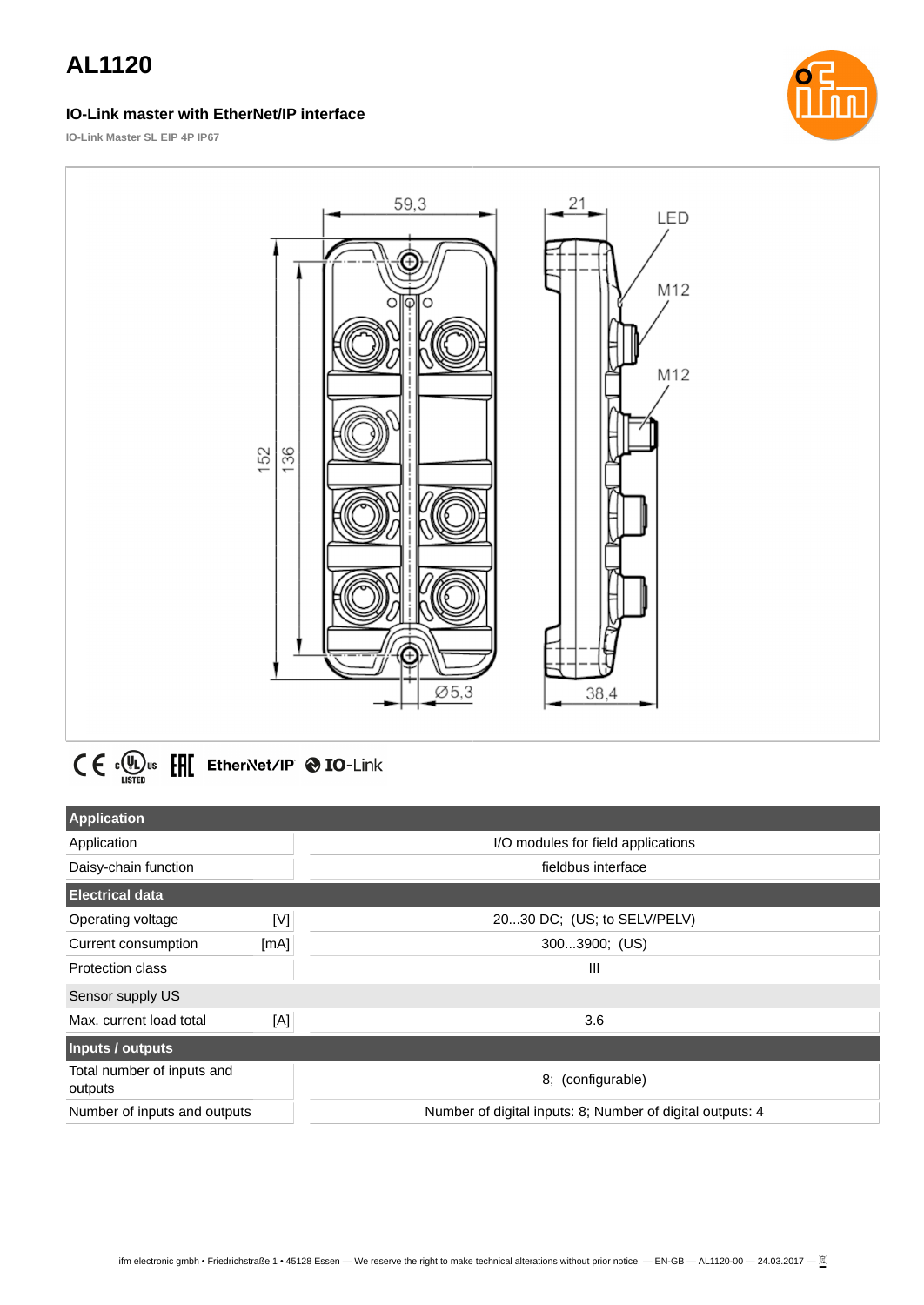#### **IO-Link master with EtherNet/IP interface**

**IO-Link Master SL EIP 4P IP67**



| Inputs                                             |             |                                                |                                                         |  |  |
|----------------------------------------------------|-------------|------------------------------------------------|---------------------------------------------------------|--|--|
| Number of digital inputs                           |             | 8; (IO-Link Port Class A: 4 x 2)               |                                                         |  |  |
| Switching level high                               | $[{\sf V}]$ | 1130                                           |                                                         |  |  |
| Switching level low                                | [V]         | 05                                             |                                                         |  |  |
| Digital inputs protected<br>against short circuits |             |                                                | yes                                                     |  |  |
|                                                    |             |                                                |                                                         |  |  |
| <b>Outputs</b>                                     |             |                                                |                                                         |  |  |
| Number of digital outputs                          |             | 4; (IO-Link Port Class A: 4 x 1)<br>300        |                                                         |  |  |
| Max. current load per output                       | [mA]        |                                                |                                                         |  |  |
| Short-circuit proof                                |             |                                                | yes                                                     |  |  |
| <b>Interfaces</b>                                  |             |                                                |                                                         |  |  |
| Communication interface                            |             |                                                | Ethernet; IO-Link                                       |  |  |
| Ethernet - EtherNet/IP                             |             |                                                |                                                         |  |  |
| Transmission standard                              |             |                                                | 10Base-T; 100Base-TX                                    |  |  |
| Transmission rate                                  |             |                                                | 10; 100                                                 |  |  |
| Protocol                                           |             |                                                | EtherNet/IP                                             |  |  |
|                                                    |             |                                                | IP address: 192.168.1.250                               |  |  |
| <b>Factory settings</b>                            |             | subnet mask: 255.255.255.0                     |                                                         |  |  |
|                                                    |             | gateway IP address: 0.0.0.0                    |                                                         |  |  |
|                                                    |             | MAC address: see type label                    |                                                         |  |  |
|                                                    |             |                                                | DHCP, BOOTP, static<br>DLR (Device Level Ring)          |  |  |
| Note on interfaces                                 |             | Supported network topologies: line             |                                                         |  |  |
|                                                    |             | ring                                           |                                                         |  |  |
| <b>IO-Link Master</b>                              |             |                                                |                                                         |  |  |
| Transmission type                                  |             |                                                | COM1 (4,8 kBaud); COM2 (38,4 kBaud); COM3 (230,4 kBaud) |  |  |
| IO-Link revision                                   |             | 1.1                                            |                                                         |  |  |
| Number of ports class A                            |             | 4                                              |                                                         |  |  |
| <b>Operating conditions</b>                        |             |                                                |                                                         |  |  |
| Ambient temperature                                | [°C]        | $-2560$                                        |                                                         |  |  |
| Storage temperature                                | [°C]        | $-2585$                                        |                                                         |  |  |
| Max. relative air humidity                         | [%]         | 90                                             |                                                         |  |  |
| Protection                                         |             | IP 65; IP 66; IP 67                            |                                                         |  |  |
| Protection rating (NEMA 250)                       |             | 6P                                             |                                                         |  |  |
| $\overline{c}$<br>Degree of soiling                |             |                                                |                                                         |  |  |
| Chemical media                                     |             | ISO 16750-5                                    | AA, BA, BD, HLP, CC, DB, DC, DD, CA                     |  |  |
|                                                    |             | NEMA 250 5.13.1                                | AA                                                      |  |  |
| <b>Tests / approvals</b>                           |             |                                                |                                                         |  |  |
| EMC                                                |             | EN 61000-6-2                                   |                                                         |  |  |
|                                                    |             | EN 61000-6-4                                   |                                                         |  |  |
| Shock resistance                                   |             | DIN EN 60068-2-27<br>DIN EN 60068-2-64 2009-04 |                                                         |  |  |
| Vibration resistance                               |             | DIN EN 60068-2-6 2008-10                       |                                                         |  |  |
| <b>MTTF</b>                                        | [years]     | 96                                             |                                                         |  |  |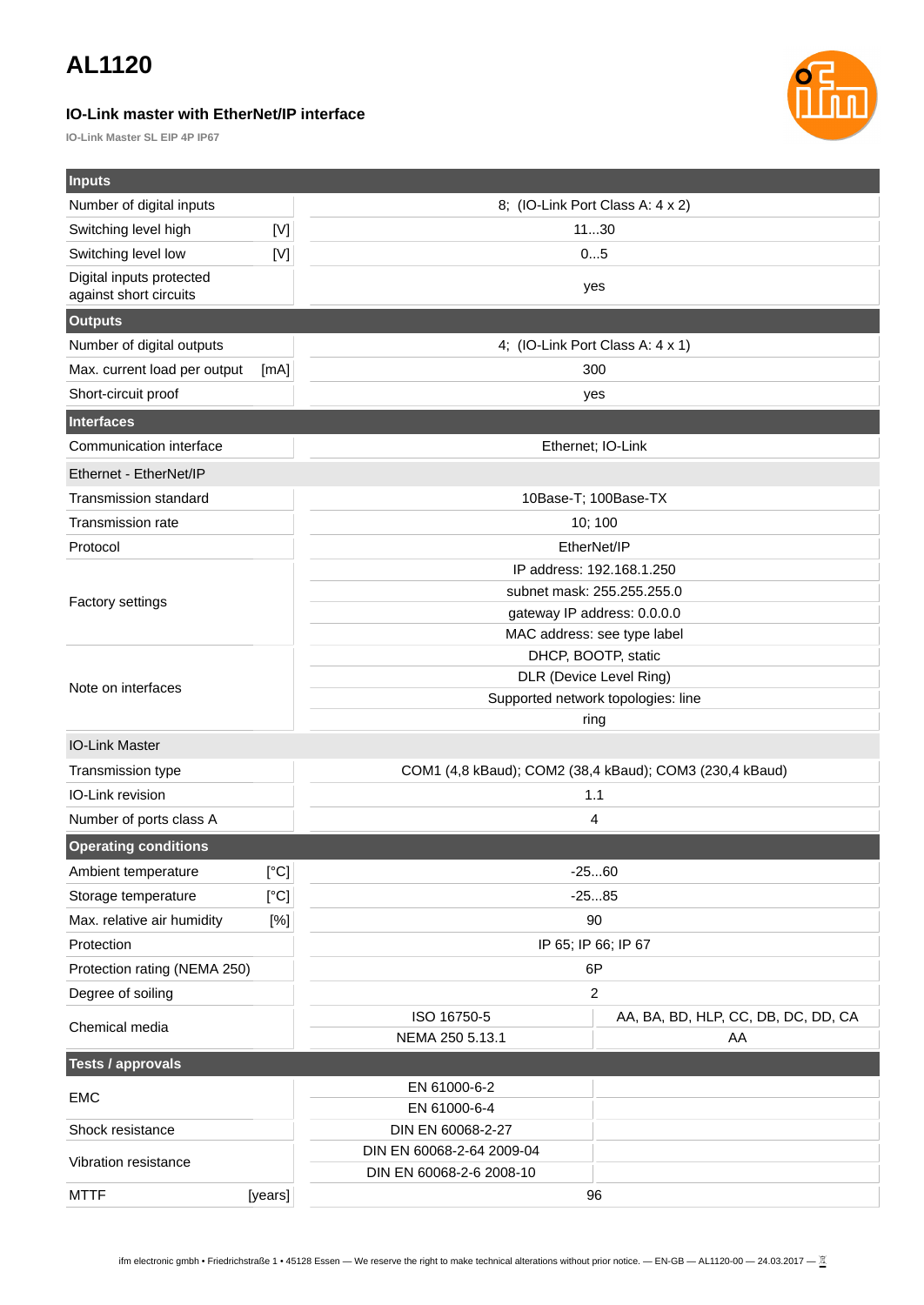#### **IO-Link master with EtherNet/IP interface**

**IO-Link Master SL EIP 4P IP67**

| <b>Mechanical data</b>                  |     |                                                                |
|-----------------------------------------|-----|----------------------------------------------------------------|
| Weight                                  | [g] | 294.5                                                          |
| <b>Materials</b>                        |     | housing: PA; socket: brass nickel-plated                       |
| Sealing material                        |     | <b>FKM</b>                                                     |
| <b>Remarks</b>                          |     |                                                                |
| Remarks                                 |     | For further information please see the operating instructions. |
| Pack quantity                           |     | 1 pcs.                                                         |
| <b>Electrical connection - Ethernet</b> |     |                                                                |
| Connector: M12; Sealing: FKM            |     |                                                                |
|                                         |     |                                                                |
|                                         |     |                                                                |



| <b>IN / OUT X21, X22</b>                          |          |  |
|---------------------------------------------------|----------|--|
| $\mathbf{1}$                                      | $TX +$   |  |
| $\overline{2}$                                    | $RX +$   |  |
| 3                                                 | TX -     |  |
| 4                                                 | RX -     |  |
| 5                                                 | not used |  |
| <b>Electrical connection - Process connection</b> |          |  |

Connector: M12; Sealing: FKM



| <b>IO-Link Port Class A X01X04</b> |                       |  |
|------------------------------------|-----------------------|--|
| 1                                  | Sensor supply (US) L+ |  |
| 2                                  | digital input         |  |
| 3                                  | Sensor supply (US) L- |  |
| 4                                  | C/O IO-Link           |  |
| 5                                  | not used              |  |

### **Electrical connection - voltage supply**

Connector: M12